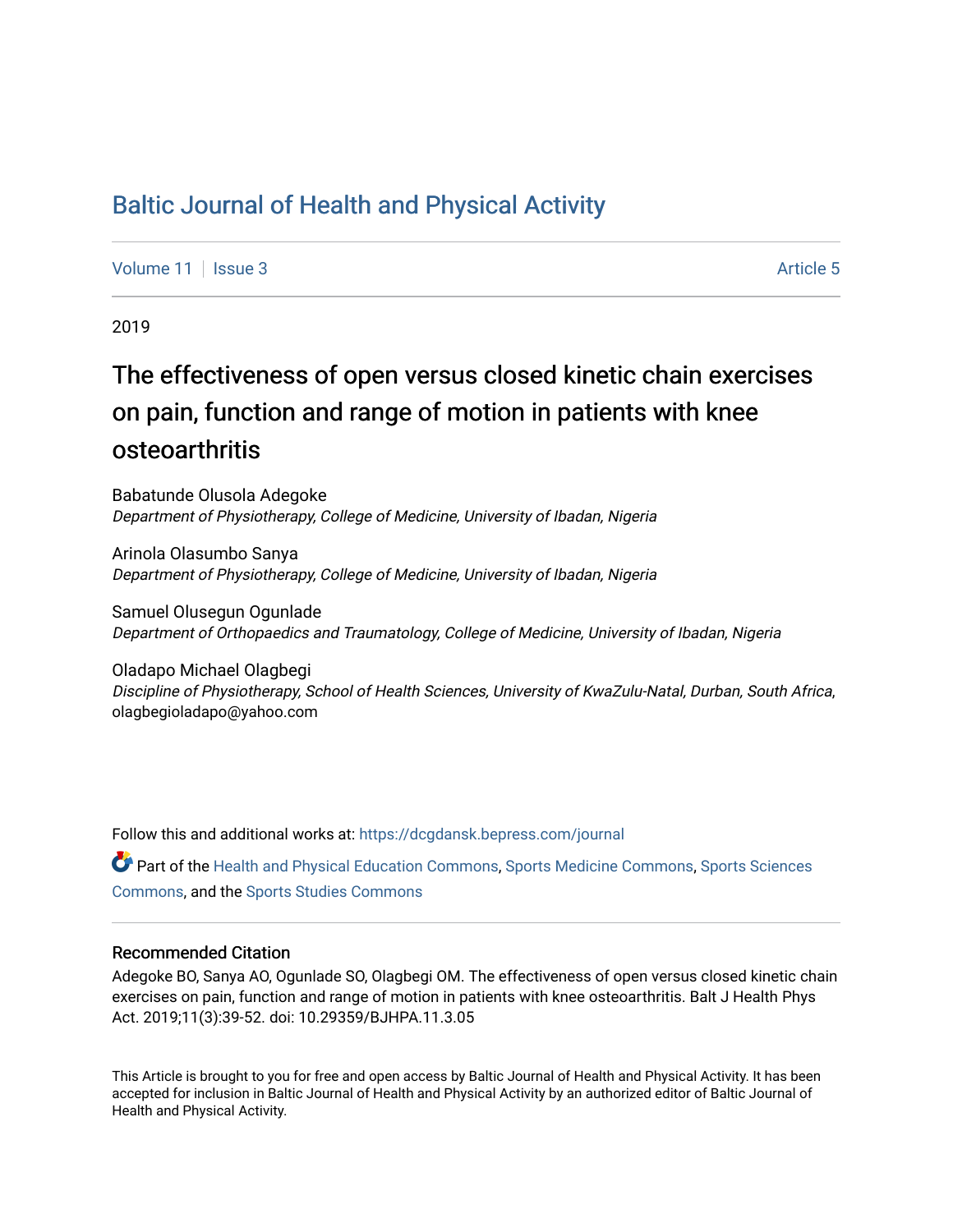# **The effectiveness of open versus closed kinetic chain exercises on pain, function and range of motion in patients with knee osteoarthritis**

**Authors' Contribution:**

- **A** Study Design
- **B** Data Collection
- **C** Statistical Analysis
- **D** Data Interpretation
- **E** Manuscript Preparation **F** Literature Search
- 
- **G** Funds Collection
- 2 Department of Orthopaedics and Traumatology, College of Medicine, University of Ibadan, Nigeria

Babatunde Olusola Adegoke<sup>1 ABCDEF</sup>, Arinola Olasumbo Sanya<sup>1 AB</sup>, **Samuel Olusegun Ogunlade2 AB, Oladapo Michael Olagbegi3 CDEF** 

<sup>3</sup> Discipline of Physiotherapy, School of Health Sciences, University of KwaZulu-Natal, Durban, South Africa

<sup>1</sup> Department of Physiotherapy, College of Medicine, University of Ibadan, Nigeria

| abstract                     |                                                                                                                                                                                                                                                                                                                                                                                                                                                                                                                                                                                                                                                                                                                                                                                                                                                                           |  |  |
|------------------------------|---------------------------------------------------------------------------------------------------------------------------------------------------------------------------------------------------------------------------------------------------------------------------------------------------------------------------------------------------------------------------------------------------------------------------------------------------------------------------------------------------------------------------------------------------------------------------------------------------------------------------------------------------------------------------------------------------------------------------------------------------------------------------------------------------------------------------------------------------------------------------|--|--|
| <b>Background:</b>           | The comparative efficacy of open and closed kinetic chain exercises (OKCE and CKCE) on the symptoms<br>of osteoarthritis (OA) has not been exhaustively studied. To evaluate and compare the effectiveness of<br>eight-week open OKCE and CKCE on pain, function and range of motion of patients with knee OA.                                                                                                                                                                                                                                                                                                                                                                                                                                                                                                                                                            |  |  |
| <b>Material and methods:</b> | A quasi-experimental study involved twenty-nine consecutive patients with knee OA allocated to either<br>OKCE or CKCE groups. Participants' pain intensity (PI), functional score (FS), active range of motion<br>AROM) and knee passive range of motion (PROM) were assessed using the visual analogue scale, the<br>functional index questionnaire and a half-circle universal goniometer respectively at baseline and at the<br>end of weeks 4 and 8.                                                                                                                                                                                                                                                                                                                                                                                                                  |  |  |
| <b>Results:</b>              | The groups were not significantly different ( $p > 0.05$ ) on any of the four outcomes at any time point of the<br>study (PI: 0.825; FS: 0.480; AROM: 0.363; PROM: 0.662). There was a significant time effect for all measures<br>as pain intensity ( $p < 0.001$ ) significantly decreased while FS, AROM and PROM significantly increased<br>( $p \le 0.001$ , 0.002, 0.007, respectively) overtime from baseline to the 8th week ( $p < 0.05$ ). Group by time<br>interaction was not significant ( $p > 0.05$ ) for all four measures.                                                                                                                                                                                                                                                                                                                               |  |  |
| Conclusions:                 | Both exercise regimens have comparable effects on pain, function and knee range of motion.                                                                                                                                                                                                                                                                                                                                                                                                                                                                                                                                                                                                                                                                                                                                                                                |  |  |
|                              | <b>Key words:</b> exercise therapy, function, pain, knee osteoarthritis, range of motion.                                                                                                                                                                                                                                                                                                                                                                                                                                                                                                                                                                                                                                                                                                                                                                                 |  |  |
| article details              |                                                                                                                                                                                                                                                                                                                                                                                                                                                                                                                                                                                                                                                                                                                                                                                                                                                                           |  |  |
|                              | Article statistics: Word count: 3,766; Tables: 5; Figures: 5; References: 50                                                                                                                                                                                                                                                                                                                                                                                                                                                                                                                                                                                                                                                                                                                                                                                              |  |  |
|                              | Received: July 2019; Accepted: July 2019; Published: September 2019                                                                                                                                                                                                                                                                                                                                                                                                                                                                                                                                                                                                                                                                                                                                                                                                       |  |  |
|                              | Full-text PDF: http://www.balticsportscience.com                                                                                                                                                                                                                                                                                                                                                                                                                                                                                                                                                                                                                                                                                                                                                                                                                          |  |  |
|                              | <b>Copyright</b> © Gdansk University of Physical Education and Sport, Poland                                                                                                                                                                                                                                                                                                                                                                                                                                                                                                                                                                                                                                                                                                                                                                                              |  |  |
|                              | Indexation: Celdes, Clarivate Analytics Emerging Sources Citation Index (ESCI), CNKI Scholar (China National Knowledge<br>Infrastructure), CNPIEC, De Gruyter - IBR (International Bibliography of Reviews of Scholarly Literature in<br>the Humanities and Social Sciences), De Gruyter - IBZ (International Bibliography of Periodical Literature<br>in the Humanities and Social Sciences), DOAJ, EBSCO - Central & Eastern European Academic Source, EBSCO<br>- SPORTDiscus, EBSCO Discovery Service, Google Scholar, Index Copernicus, J-Gate, Naviga (Softweco, Primo<br>Central (ExLibris), ProQuest - Family Health, ProQuest - Health & Medical Complete, ProQuest - Illustrata: Health<br>Sciences, ProQuest - Nursing & Allied Health Source, Summon (Serials Solutions/ProQuest, TDOne (TDNet), Ulrich's<br>Periodicals Directory/ulrichsweb, WorldCat (OCLC) |  |  |
| <b>Funding:</b>              | This research received no specific grant from any funding agency in the public, commercial, or not-for-profit sectors.                                                                                                                                                                                                                                                                                                                                                                                                                                                                                                                                                                                                                                                                                                                                                    |  |  |
|                              | <b>Conflict of interests:</b> Authors have declared that no competing interest exists.                                                                                                                                                                                                                                                                                                                                                                                                                                                                                                                                                                                                                                                                                                                                                                                    |  |  |
| <b>Corresponding author:</b> | Corresponding author: Dr Oladapo Michael Olagbegi, Discipline of Physiotherapy, School of Health Sciences, University<br>of KwaZulu-Natal, Westville Campus, Durban 4000, South Africa; E-mail: olagbegioladapo@yahoo.com; phone:<br>+27789006261.                                                                                                                                                                                                                                                                                                                                                                                                                                                                                                                                                                                                                        |  |  |
| <b>Open Access License:</b>  | This is an open access article distributed under the terms of the Creative Commons Attribution-Non-commercial 4.0<br>International (http://creativecommons.org/licenses/by-nc/4.0/), which permits use, distribution, and reproduction in any<br>medium, provided the original work is properly cited, the use is non-commercial and is otherwise in compliance with the<br>license.                                                                                                                                                                                                                                                                                                                                                                                                                                                                                      |  |  |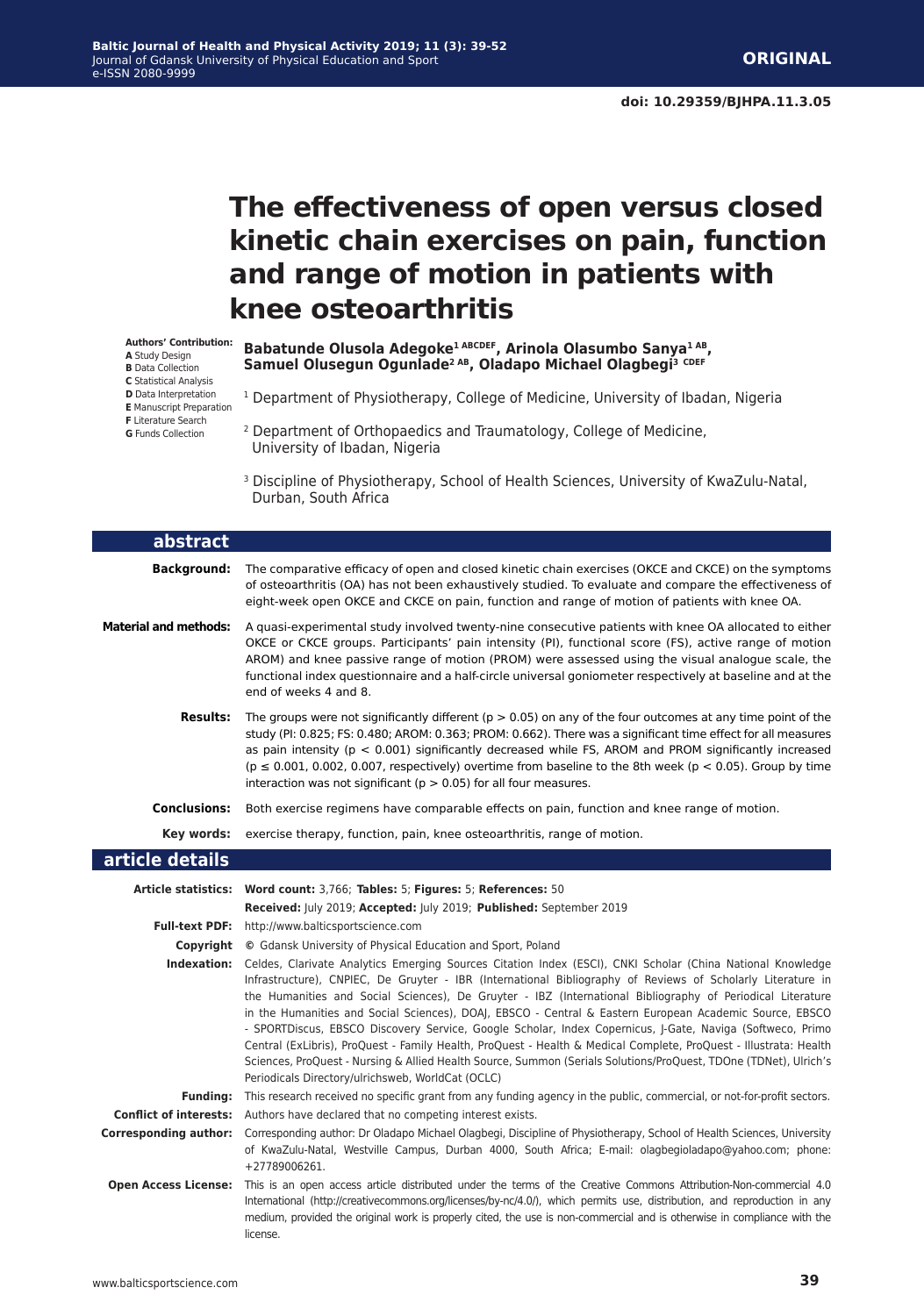### **introduction**

Osteoarthritis (OA) is a major health challenge of global concern that is associated with chronic joint pain, reduced functional capacity and poor quality of life [1]. It is reportedly linked with increased ageing population and worldwide prevalence of obesity [2]. The disease imposes a crucial healthcare burden and accounts for high annual hospital visits in the developed nations [1,3]. Chronic OA of the lower limb joints may lead to reduced physical fitness with a resultant increased risk of cardio metabolic co-morbidity [4, 5] and early mortality [6].

The disease is a degenerative disorder of synovial joints characterized by focal loss of articular cartilage with reactive changes in the subchondral and marginal bone, synovium, and para-articular structures [7]. Osteoarthritis has been described as a clinical syndrome of joint pain accompanied by different levels of functional limitation and a reduced quality of life [8]. It is the most common form of degenerative joint disease, affecting 15% to 40% of people aged 40 and above [9]. It is a leading cause of activity limitation and has a slow, progressive course that ends with joint failure and subsequent disability [10, 11].

The knee is the most commonly involved joint in OA [12]. Clinically, knee OA is characterized by pain during weight bearing, tenderness, limitation of joint motion, crepitus, occasional effusion, and variable degrees of local inflammation [13]. Pain is the most frequent reason why patients with knee OA seek medical attention and rehabilitation [13]. If left untreated or not properly managed, pain and stiffness may result in a loss of functional independence [14].

Muscle strength and functional capacity have been shown to be significantly reduced in patients with OA [15, 16] and the functional consequences of knee OA are associated with lower extremity mobility limitations [17, 18]. The functional deficit in the quadriceps muscle may cause impaired balance and gait, thus reducing mobility and function in patients with knee OA [19]. There is no known cure for knee OA but international guidelines [1] have recommended exercise therapy as an invaluable non-pharmacological intervention for the disease. Evidence from systematic reviews and meta-analyses of RCTs has also indicated that muscle strengthening and aerobic exercises are effective in reducing pain and disability, and improving quality of life in patients with mild to moderate OA of the knee [1, 20, 21]. In the systematic review by Lange et al. [20], resistance training was specifically found to be effective for improving muscle strength and self-reported measures of pain and physical function in the majority of the reviewed studies.

Exercises employed in the rehabilitation of knee complaints are performed either in an open or a closed kinetic chain [22]. Open and closed kinetic chain exercises (OKCE and CKCE) have been shown to be individually effective for the improvement of quadriceps muscle strength in knee OA [23–25], but there is no consensus regarding the comparative effectiveness of the two modes of exercise even though extensive literature in the area has been published in the last two decades. For example, investigators like Lim [26], Jan et al. [24] and Olagbegi et al. [25] did not report any difference between OKCE and CKCE, whereas other researchers [24, 26–30] found differences between them. Besides, the studies indicating differences between OKCE and CKCE seem to have limitations that vary from non-equivalence of exercise intensities [24, 27–29] to the use of single exercise type [30]. Therefore, it is relevant to further explore the scientific discourse; hence this study was designed to compare the effects of OKCE and CKCE on pain, function and range of knee flexion in patients with knee OA.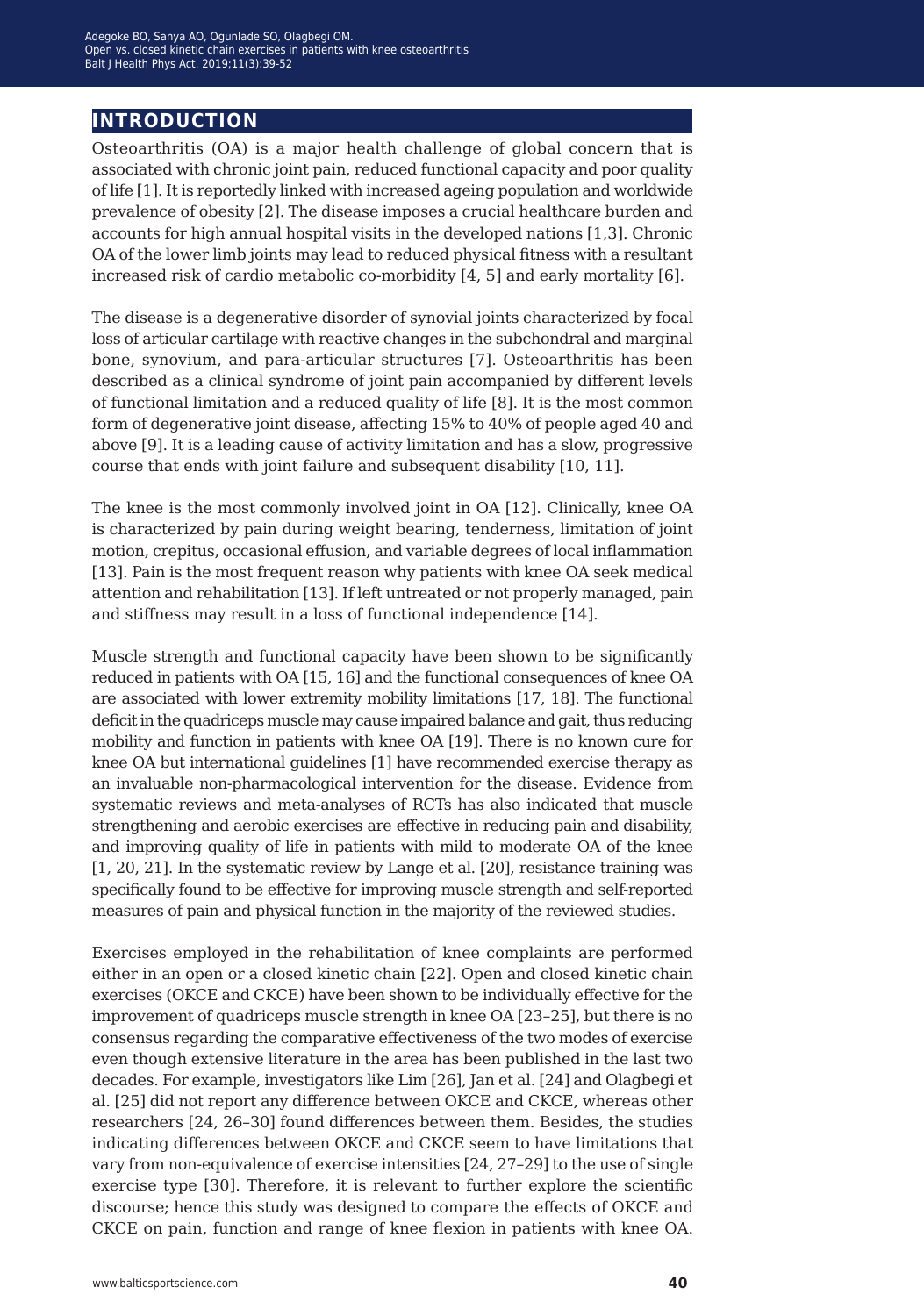patients with knee OA. It was hypothesized that there will be no difference between the effects of OKCE and CKCE on the selected clinical variables.

### **material and methods**

A quasi-experimental study involving twenty-nine patients with knee OA was undertaken. The Health Research Ethics Committee of the University of Ibadan and University College Hospital approved the study (UI/UCH: 03/07/2001).

Participants were patients with knee OA receiving treatment at the University College Hospital (UCH), Ibadan, Nigeria. They all gave their informed consent before being included in the study. They were males and females with knee OA of one or both knees with grade II Kellgren and Lawrence classification system based on plain x-rays [31]. They also met the American College of Rheumatology Criteria for clinical diagnosis of knee OA which were pain in the knee for most days of the prior month, crepitation on active joint motion, morning stiffness less than 30 minutes in duration, patient's age 38 years and above, and bony enlargement of the knee on examination [13]. The participants were also placed on 100mg Voltaren daily. Potential participants who had comorbid neurological and severe systemic diseases as well as those with inability to walk were excluded from the study.

Participants were assigned to either the Open Kinetic Chain (OKC) or the Closed Kinetic Chain (CKC) group in order of their availability. There were 15 and 14 participants in OKC and CKC groups respectively and all 29 participants completed the study.

### **assessment of pain, function and range of motion**

#### *Pain Intensity (PI)*

The Visual Analogue Scale (VAS) was used for pain assessment. Participants were asked to identify the activity of daily living that gave them most pain. Pain intensity was then assessed by asking the participants to mark the point on the VAS that corresponded to the intensity of the pain they felt while performing the identified activity [32]. The validated Yoruba version was administered on to participants who only understood the local language [33].

#### *Functional Score*

Participants' functional ability was assessed with the Functional Index Questionnaire (FIQ) and recorded as a Functional Score (FS). The FIQ is a knee function questionnaire that has been used previously used as an outcome measure in patients with patellofemoral syndrome and chrondromalacia patallae [34]. It was considered appropriate as an outcome measure in this study because it assesses functions that are of primary importance to a Nigerian with an osteoarthritic knee. The questions in the FIQ were, however, restructured to ensure easy understanding by an average Nigerian while retaining the original meaning. Thus, "do you" or "would you" were rephrased to "do you" and "city block" changed to "distance between two electric poles". An expert from the Department of Linguistics and African Studies, University Of Ibadan translated the questionnaire into the Yoruba language to ensure its uniform administration to the largely illiterate cohort. FIQ assesses participant's difficulty with activities of daily livings. It has eight items and uses a scale of 0–2 to grade the difficulty the patient encounters while performing the function. The maximum score possible on FIQ is 16 while the minimum is 0 [34].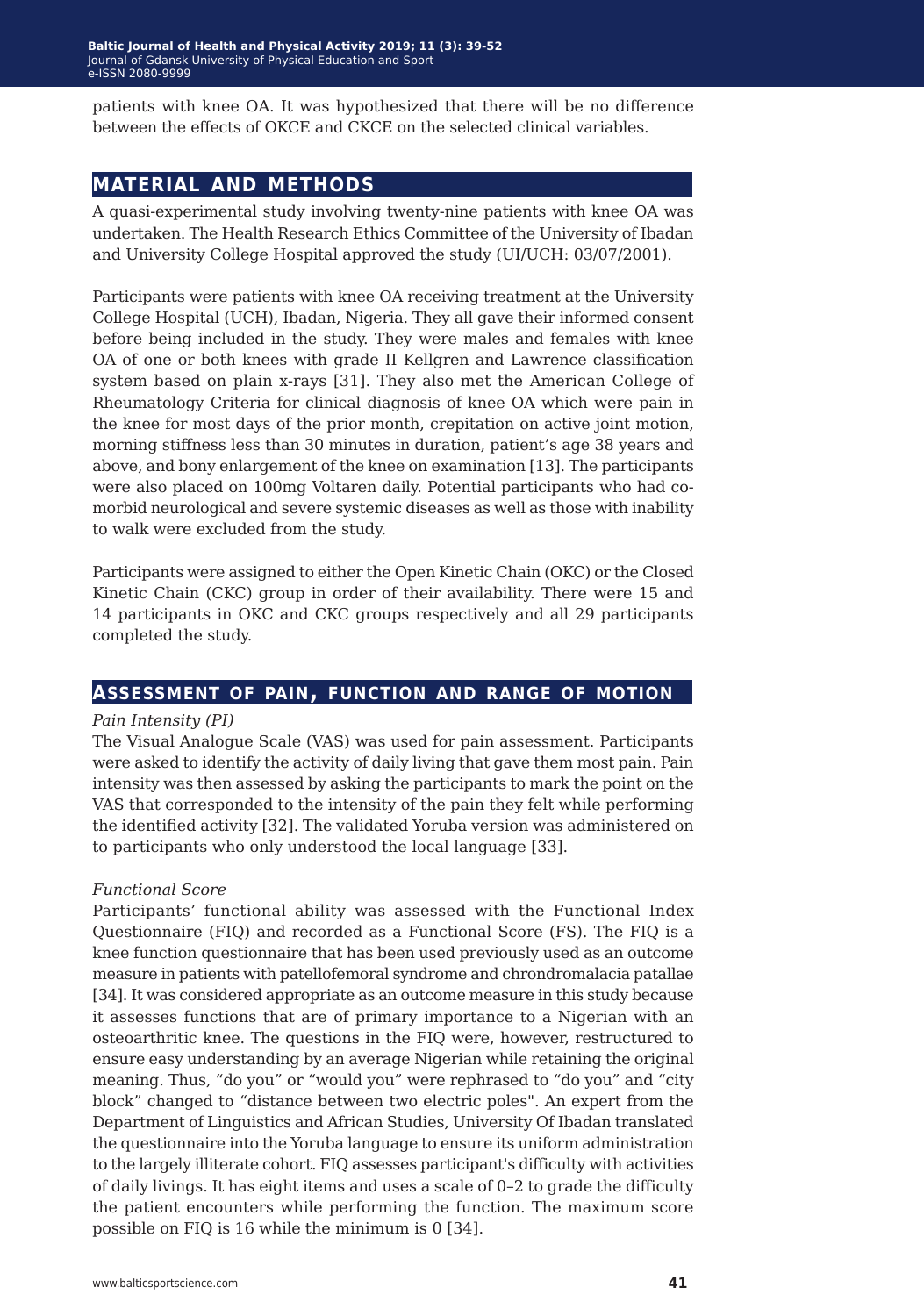#### *Range of Motion*

Participants' active range of motion (AROM) for knee flexion was measured with a half-circle, universal goniometer. They assumed a prone position with the hip in anatomical zero degree position on the testing table, with feet together and both lower limbs relaxed. The fulcrum of the goniometer was placed on the joint line of the affected knee joint while the imaginary straight line between the greater tronchanter and the lateral malleolus was used as reference. They were instructed to flex their knees while maintaining the neutral position of the hip, and the AROM of the knee was measured and recorded in degrees to the nearest whole number [35]. Participants' passive range of motion (PROM) was measured with the participant and goniometer positioned as described for AROM, except that the knee was passively moved through the available range of motion by the researcher [35].

Pain intensity, functional score and range of motion (active and passive) were assessed at baseline and at the end of the 4th and 8th weeks of study.

### *Intervention*

Participants were instructed not to change their normal routine of daily activities or take part in any additional form of physical activity or physiotherapy while the study lasted.

## **open kinetic chain exercise (OKCE) group**

Participants in this group were treated individually and performed the following exercises:

### *Quadriceps Setting*

Participants assumed a supine position on a plinth and were instructed to perform isometric contraction of the quadriceps muscle of the affected lower extremity by drawing up his patella while maintaining the knee in extension. The contraction was held for a count of 10, then the participant relaxed and repeated the exercise 10 times [25, 36]. This exercise was carried out by the participants throughout the duration of the study.

### *Straight leg raising (SLR)*

Participants in the supine position isometrically contracted their quadriceps (quadriceps setting) and lifted the lower extremity up to achieve about 45° of hip flexion while maintaining the knee in extension. They held the position to a count of 10, and then lowered the limb; repeating the exercise 10 times. The contralateral knee and hip were flexed to about 900 and 450 respectively to avoid undue stress on the low back [25]. From the third week SLR with weight was commenced by strapping an ankle weight equivalent to participant's 10RM to the ankle region [25,36].

#### *Full-arc extension*

Participants in a high sitting position had a weight corresponding to their 10RM strapped to the leg of the affected lower limb just above the ankle. A towel roll was used for protection of the popliteal space. They were asked to lift the load slowly through the range of 90° knee flexion to 0° of knee extension. The position was held for a count of 5 then the participant lowered the load [25, 36]. Participants performed three bouts of ten repetitions of this exercise per session; however, the foot was rested on a stool between the bouts [25]. This exercise was carried out from the fourth week to the end of the study.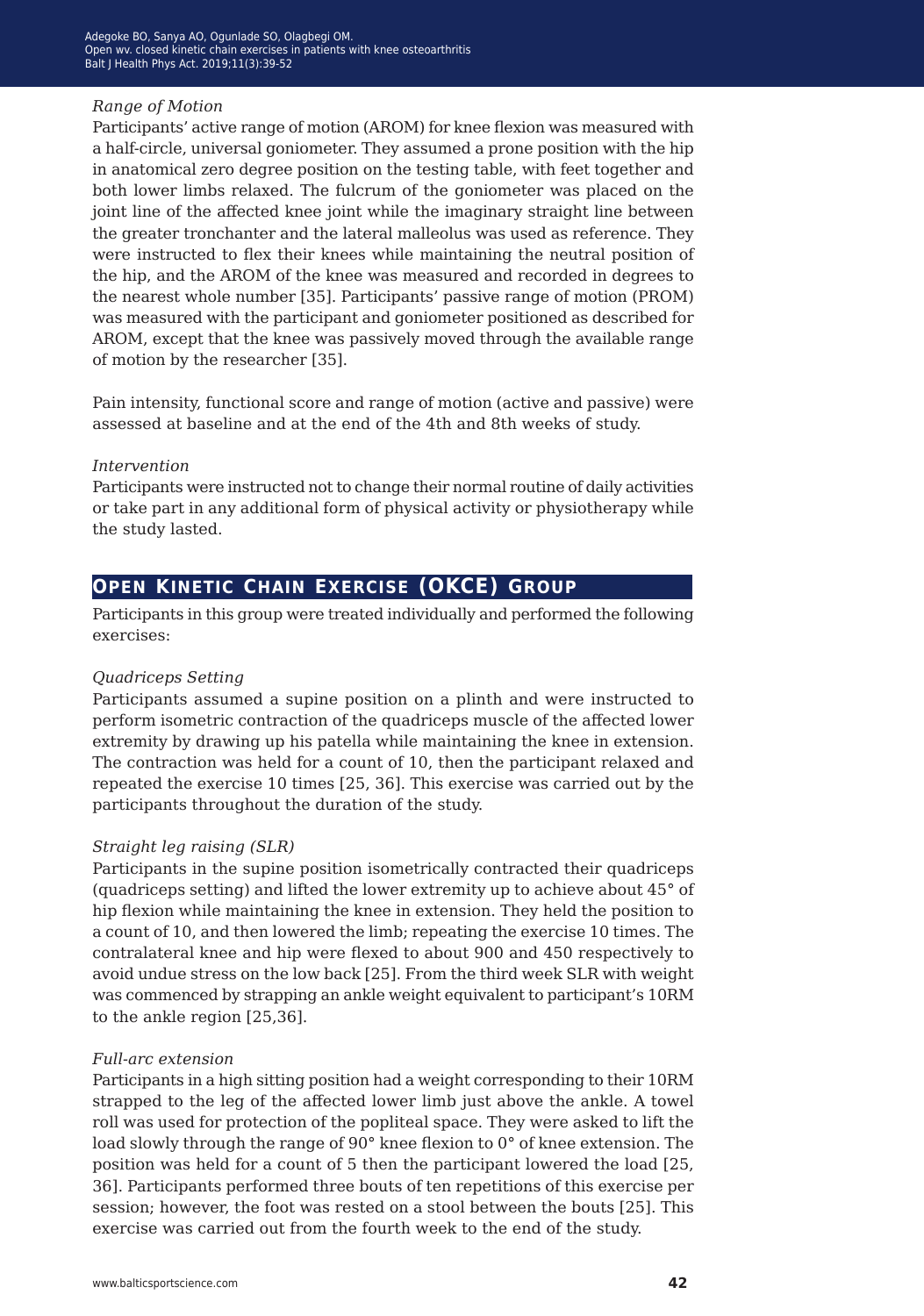### **closed kinetic chain exercise (CKCE) group**

Participants in the CKCE group individually underwent the following exercises:

#### *Quadriceps Setting Exercise*

Participants sat on a chair with their back supported, knee extended and heel on the floor. They pressed their heels against the floor and thighs against the seat of the chair. The position was held for a count of 10 after which the participant relaxed [25]. This exercise was performed throughout the duration of the study.

#### *Mini-squats*

Participants assumed the standing position and bent both knees to about 30-60 degrees while maintaining the trunk in the upright position. The position was held for a count of 10; participants then relaxed and repeated the exercise 10 times [25]. This exercise was carried out in the second week of the study only as it was discontinued once the patient started mini-squats with the weight. From the third week, participants now had a bar bell with plastic weights placed across their shoulders for mini-squats with weight [36].

#### *Step-up and step-down*

Participants performed forward, backward and lateral step-ups and step-downs using a 5cm – high sturdy wooden box [25]. They were instructed to keep their trunk upright and to ensure that their heel was the last to leave the floor and the last to return in order to emphasize the activities of the quadriceps muscle [25, 36]. Participants performed 10 repetitions of each component of the exercise. This exercise was carried out during the fourth week only. From week 5, ankle weight was strapped to participants' ankle region for step-ups and step-downs with weight [25, 36].

The summary of exercise intervention and progression is presented in Table 1.

|          | OKCE                                              | <b>CKCE</b>                             |
|----------|---------------------------------------------------|-----------------------------------------|
| Week 1   | (a) Quadriceps setting (10 reps)                  | (a) Quadriceps setting (10 reps)        |
| Week 2   | (a) Quadriceps setting (10 reps)                  | (a) Quadriceps setting (10 reps)        |
|          | (b) Straight leg raising (10 reps)                | (b) Mini-squats (10 reps)               |
| Week 3   | (a) Quadriceps setting (10 reps)                  | (a) Quadriceps setting (10 reps)        |
|          | (b) Straight leg raising with weight (new 10 RM)  | (b) Mini-squats with weight (new 10 RM) |
| Week 4   | (a) Quadriceps setting (10 reps)                  | (a) Quadriceps setting (10 reps)        |
|          | (b) Straight leg raising with weight (new 10 RM)  | (b) Mini-squats with weight (new 10 RM) |
|          | (c) Full arc extension (with new 10 RM as weight) | (c) Step-up and step-down               |
| Week 5-8 | (a) Quadriceps setting (10 reps)                  | (a) Quadriceps setting (10 reps)        |
|          | (b) Straight leg raising with weight (new 10 RM)  | (b) Wall slides with weight (new 10 RM) |
|          | (c) Full arc extension (with new 10 RM as weight) | (c) Step-up and step-down with weight   |

Table 1. Summary of exercise training and progression for participants in the OKCE and CKCE groups

Note: 10 repetitions of each exercise were carried out per session (except for full-arc extension and air cycling).

Participants (OKCE) performed 3 bouts of 10 repetitions of full-arc extension.

Participants started with a weight equivalent to their 10RM and progressed by determining a new 10RM at the beginning of each week.

Participants had barbells placed across their shoulders for mini-squats with weight.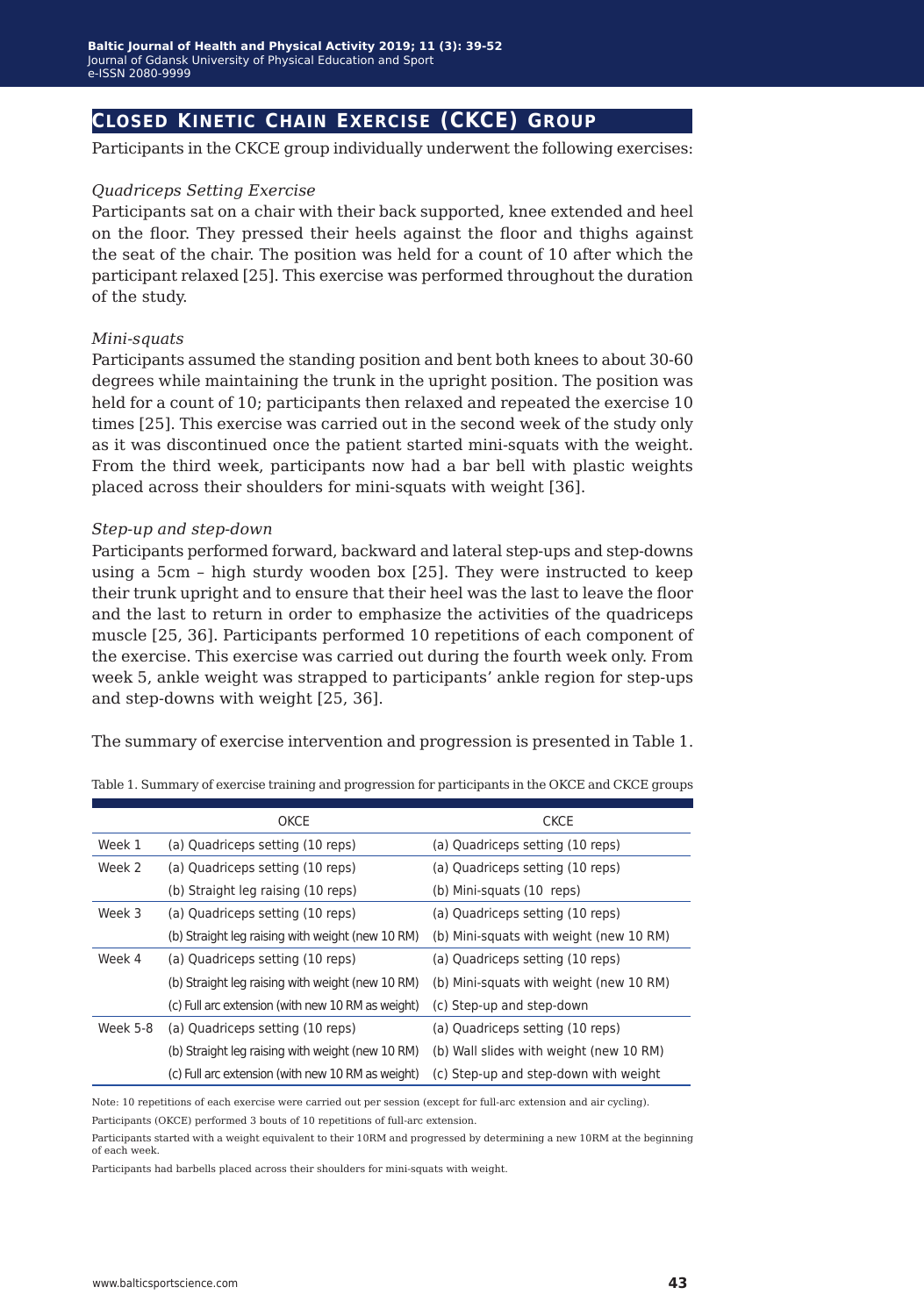### **data analysis**

The data were analyzed using Statistica software package, version 13 (Statistica Statsoft, Inc, Tulsa, USA). The Shapiro Wilk test performed on the data showed that all the measures follow normal distribution. Mean and standard deviation as well as confidence intervals were computed to summarize the data. The groups' demographic and baseline clinical variables were compared using the independent t-test. Analysis of Covariance (ANCOVA) was used for betweengroup comparison at the end of the 4th and the 8th week of intervention controlling for baseline values of the dependent variables. The overall time and group by interaction effects was analyzed using two-way repeated measures Analysis of Variance (ANOVA). The dependent variables analyzed were: pain intensity, functional score, and range of motion (active and passive). When significant time effects were detected by the ANOVA, Bonferroni post-hoc was used to assess differences across the baseline, the 4th and the 8th weeks. The level of significance was set at  $p \leq 0.05$ .

### **results**

Twenty-nine individuals with knee OA (15 OKCE and 14 CKCE group) participated in the study. Twenty-four (82.8%) of the subjects were females and only four (17.2%) were males. The flowchart of participants' recruitment and participation in the protocol is presented in Figure 1.



Fig. 1. Flow chart of the subjects' participation and follow-up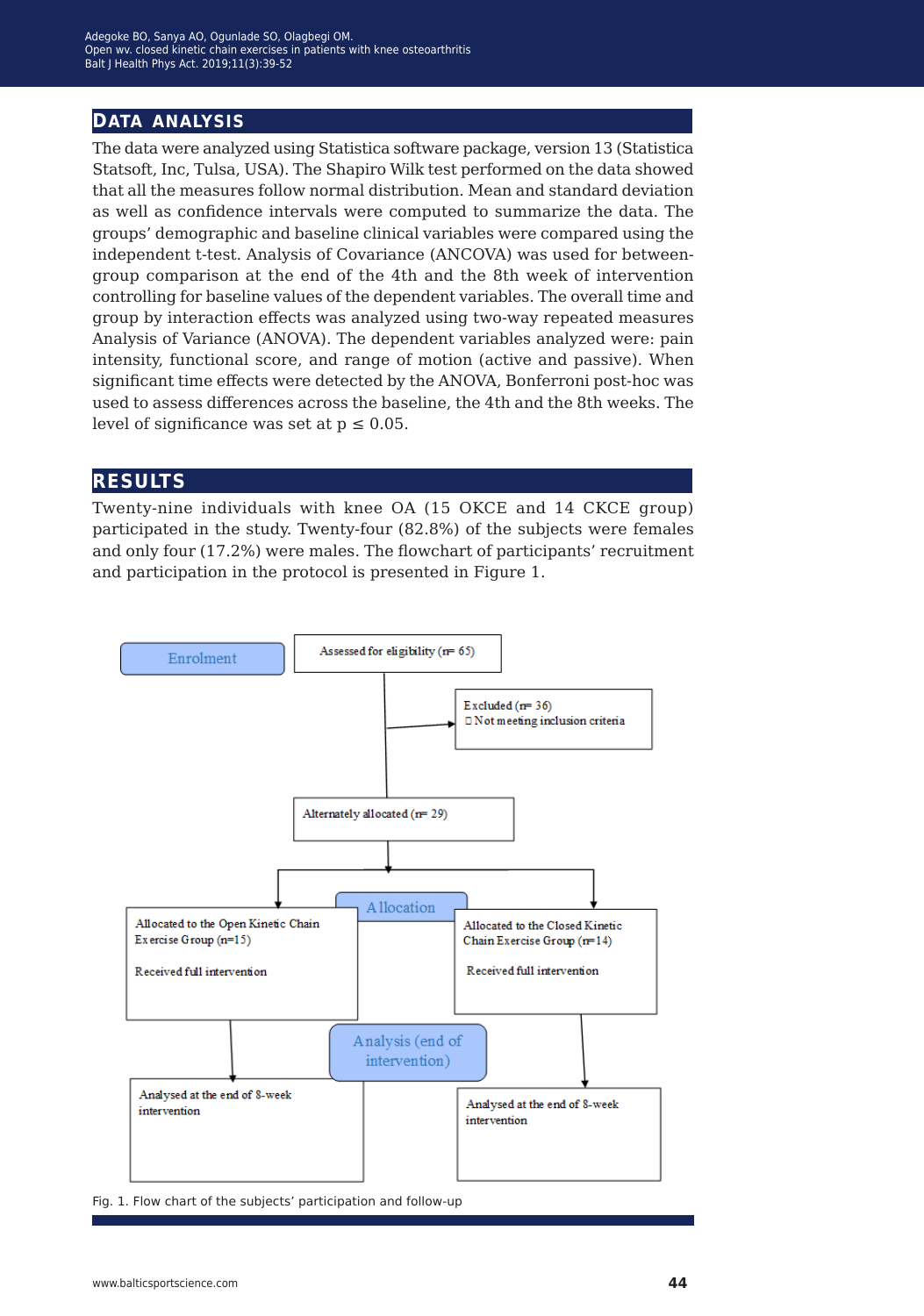The demographic characteristics and baseline clinical variables of participants in OKCE and CKCE groups is presented in Table 2; the groups were not significantly different regarding their demographic characteristics and baseline clinical variables. The results of between-group comparisons for the groups are presented in Table 3. There was no significant difference between the two groups on any of the measures at any of the time points of the study  $[PI: (p = 0.825); FS:$  $(p = 0.480)$ : AROM:  $(p = 0.363)$ : PROM:  $(p = 0.662)$ ].

|               | Treatment groups                 |                                  |         |         |
|---------------|----------------------------------|----------------------------------|---------|---------|
| Variable      | $OKCE (n = 15)$<br>Mean $\pm$ SD | $CKCE (n = 14)$<br>Mean $\pm$ SD | t-value | p-value |
| Age (years)   | $60.00 \pm 8.81$                 | $57.57 \pm 8.72$                 | 0.746   | 0.462   |
| Height (m)    | $1.61 \pm 0.08$                  | $1.63 \pm 0.11$                  | 0.783   | 0.441   |
| Weight (kg)   | $80.03 \pm 20.68$                | $80.63 \pm 16.98$                | 0.085   | 0.933   |
| BMI $(kq/m2)$ | $30.87 + 6.91$                   | $30.31 + 5.92$                   | 0.230   | 0.820   |
| PI            | $7.63 \pm 1.60$                  | $6.41 \pm 1.87$                  | 1.886   | 0.070   |
| <b>FS</b>     | $6.73 \pm 1.94$                  | $7.43 \pm 1.95$                  | 0.961   | 0.345   |
| AROM          | $100.27 \pm 18.80$               | $104.43 \pm 16.30$               | 0.635   | 0.531   |
| <b>PROM</b>   | $108.73 \pm 18.17$               | $114.71 \pm 13.50$               | 1.000   | 0.326   |

Table 2. Comparison of participants' demographic and baseline clinical variables

 $p \leq 0.05$ 

OKCE – Open kinetic chain exercise; CKCE – Closed kinetic chain exercise

BMI – Body mass index, PI- Pain intensity, FS – Functional score, AROM – Active range of motion, PROM – Passive range of motion.

Table 3. Between-group comparison of pain intensity, functional score, active and passive range of motion at the end of the 4th and the 8th weeks of study

| Variable    | Mean square |       | p-value | Partial Eta Square |
|-------------|-------------|-------|---------|--------------------|
| PI          | 0.141       | 0.050 | 0.825   | 0.002              |
| FS          | 1.861       | 0.513 | 0.480   | 0.019              |
| AROM        | 79.056      | 0.858 | 0.363   | 0.032              |
| <b>PROM</b> | 18.174      | 0.196 | 0.662   | 0.007              |

 $p \leq 0.05$ 

PI – Pain intensity, FS – Functional score, AROM – Active range of motion, PROM – Passive range of motion.

Analysis of time and group by time interaction effects on the variables is presented in Tables 4 and 5. There was a significant time effect on all four measures [p-value; effect size: PI: (< 0.001; 0.658); FS: (< 0.001; 0.625); AROM: (0.002; 0.200); PROM: (0.007; 0.169)] as in both groups pain intensity significantly decreased (Mean  $\pm$ SD: OKCE: 7.63  $\pm$ 1.60; 3.84  $\pm$ 1.84; CKCE: 6.41  $\pm$ 1.87; 3.40  $\pm$ 1.85), while the functional score (OKCE: 6.73  $\pm$ 1.94; 10.13  $\pm$ 2.70; CKCE: 7.43  $\pm$ 1.95; 11.21  $\pm$ 2.15) and AROM (OKCE: 100.27  $\pm$ 18.80;  $106.80 \pm 14.31$ ; CKCE:  $104.43 \pm 16.30$ ;  $112.21 \pm 11.22$ ) significantly increased from baseline to the end of the 8th week. The passive range of motion for the CKCE group significantly increased from baseline to the end of the 8th week  $(114.71 \pm 13.50; 120.64 \pm 11.32)$ . However, the increase in PROM for OKCE group (108.73  $\pm$ 18.17; 109.73  $\pm$ 18.38) within the same time interval was not significant.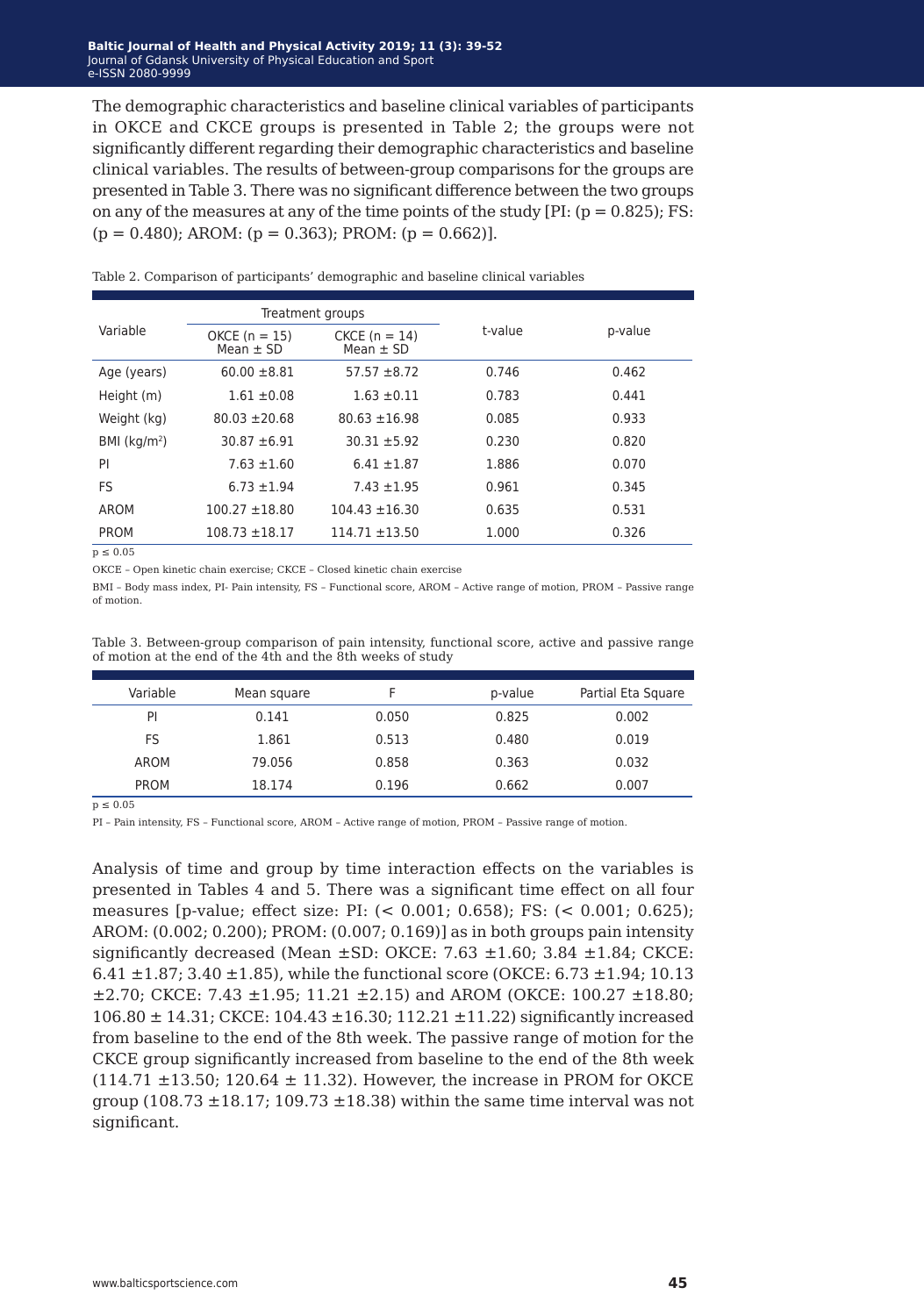Open wv. closed kinetic chain exercises in patients with knee osteoarthritis .<br>alt I Health Phys Act. 2019:11(3):39-52 Balt J Health Phys Act. 2019;11(3):39-52<br> Adegoke BO, Sanya AO, Ogunlade SO, Olagbegi OM.

Table 4. Analysis of time and group by time interaction effects on pain, function and range of motion

| Variable/Effect                        | Mean square | F      | p-value    | Partial Eta Square |
|----------------------------------------|-------------|--------|------------|--------------------|
| PI                                     |             |        |            |                    |
| Time                                   | 84.087      | 51.905 | $< 0.001*$ | 0.658              |
| Group by time                          | 1.189       | 0.734  | 0.485      | 0.027              |
| <b>FS</b>                              |             |        |            |                    |
| Time                                   | 93.711      | 44.914 | $< 0.001*$ | 0.625              |
| Group by time                          | 2.470       | 1.184  | 0.314      | 0.042              |
| AROM                                   |             |        |            |                    |
| Time                                   | 417.100     | 6.767  | $0.002*$   | 0.200              |
| Group by time                          | 1.200       | 0.506  | 0.606      | 0.018              |
| <b>PROM</b>                            |             |        |            |                    |
| Time                                   | 298,000     | 5.503  | $0.007*$   | 0.169              |
| Group by time                          | 12.000      | 0.229  | 0.796      | 0.008              |
| *denotes significance at $p \leq 0.05$ |             |        |            |                    |

OKCE – Open kinetic chain exercise; CKCE – Closed kinetic chain exercise

PI- Pain intensity, FS – Functional score, AROM – Active range of motion, PROM – Passive range of motion

For a particular variable, mean values with different superscript are significantly different ( $p \le 0.05$ ). Mean values with same superscripts are not significantly different ( $p > 0.05$ ).

#### Table 5. Bonferroni post-hoc analysis

|                   | <b>Baseline</b>                 | 4th Week                        | 8th Week                      |  |
|-------------------|---------------------------------|---------------------------------|-------------------------------|--|
| Variable          | Mean $\pm$ SD (95% CI)          | Mean $\pm$ SD (95% CI)          | Mean $\pm$ SD (95% CI)        |  |
| <b>OKCE Group</b> |                                 |                                 |                               |  |
| PI                | $7.63 \pm 1.60$ <sup>a</sup>    | 5.50 $\pm$ 1.61 b               | 3.84 $\pm$ 1.84 $\degree$     |  |
|                   | $(6.75 - 8.52)$                 | $(4.61-6.39)$                   | $(2.82 - 4.86)$               |  |
| FS                | 6.73 $\pm$ 1.94 a               | 7.80 $\pm$ 2.54 a               | $10.13 \pm 2.70$ c            |  |
|                   | $(5.66 - 7.81)$                 | $(6.39-9.21)$                   | $(8.64 - 11.63)$              |  |
| AROM              | $100.27 \pm 18.80$ <sup>a</sup> | $104.00 \pm 17.54$ <sup>a</sup> | $106.80 \pm 14.31$            |  |
|                   | $(89.86 - 110.68)$              | $(94.29 - 113.71)$              | $(98.87 - 114.73)$            |  |
| <b>PROM</b>       | $108.73 \pm 18.17$ <sup>a</sup> | $109.73 + 18.38$ <sup>a</sup>   | $109.73 + 18.38$ <sup>a</sup> |  |
|                   | $(98.67 - 118.79)$              | $(99.55 - 119.91)$              | $(99.55 - 119.91)$            |  |
| <b>CKCE Group</b> |                                 |                                 |                               |  |
| PI                | 6.41 $\pm$ 1.87 $\degree$       | 4.86 $\pm$ 2.04 b               | 3.40 $\pm$ 1.85 $\degree$     |  |
|                   | $(5.33 - 7.50)$                 | $(3.69 - 6.04)$                 | $(2.33 - 4.47)$               |  |
| FS                | $7.43 \pm 1.95$ <sup>a</sup>    | 9.64 $\pm$ 3.18 b               | $11.21 \pm 2.15$ <sup>b</sup> |  |
|                   | $(6.30 - 8.55)$                 | $(7.81 - 11.48)$                | $(9.97 - 12.46)$              |  |
| AROM              | $104.43 \pm 16.30$ <sup>a</sup> | $112.21 + 13.77$ <sup>a</sup>   | $112.21 + 11.22$              |  |
|                   | $(95.02 - 113.84)$              | $(104.26 - 120.17)$             | $(105.74 - 118.69)$           |  |
| <b>PROM</b>       | $114.71 \pm 13.50$ <sup>a</sup> | $117.57 + 14.94$ <sup>a</sup>   | $120.64 \pm 11.32$            |  |
|                   | $(106.92 - 122.54)$             | $(108.94 - 126.20)$             | $(114.12 - 127.18)$           |  |

\*denotes significance at  $p\leq 0.05$ 

OKCE – Open kinetic chain exercise; CKCE – Closed kinetic chain exercise

PI- Pain intensity, FS – Functional score, AROM – Active range of motion, PROM – Passive range of motion

For a particular variable, mean values with different superscript are significantly different ( $p \le 0.05$ ). Mean values with same superscripts are not significantly different ( $p > 0.05$ ).

The changes in PI for the CKCE group were not significant at the week 4–8 interval of the study, while changes in FS were also not significant for the OKCE and CKCE groups at baseline, week 4 and week 4–8 intervals respectively. There were no significant changes in AROM for both groups at baseline-week 4 interval of the study. Changes in PROM for the CKCE group were not significant at baseline-week 4 time interval but there were no significant changes in the outcome for the OKCE group across all-time points of the study. There were no significant group by time interaction effects for all four measures [PI ( $p =$ 0.485); FS ( $p = 0.314$ ); AROM ( $p = 0.606$ ) PROM ( $p = 0.796$ )].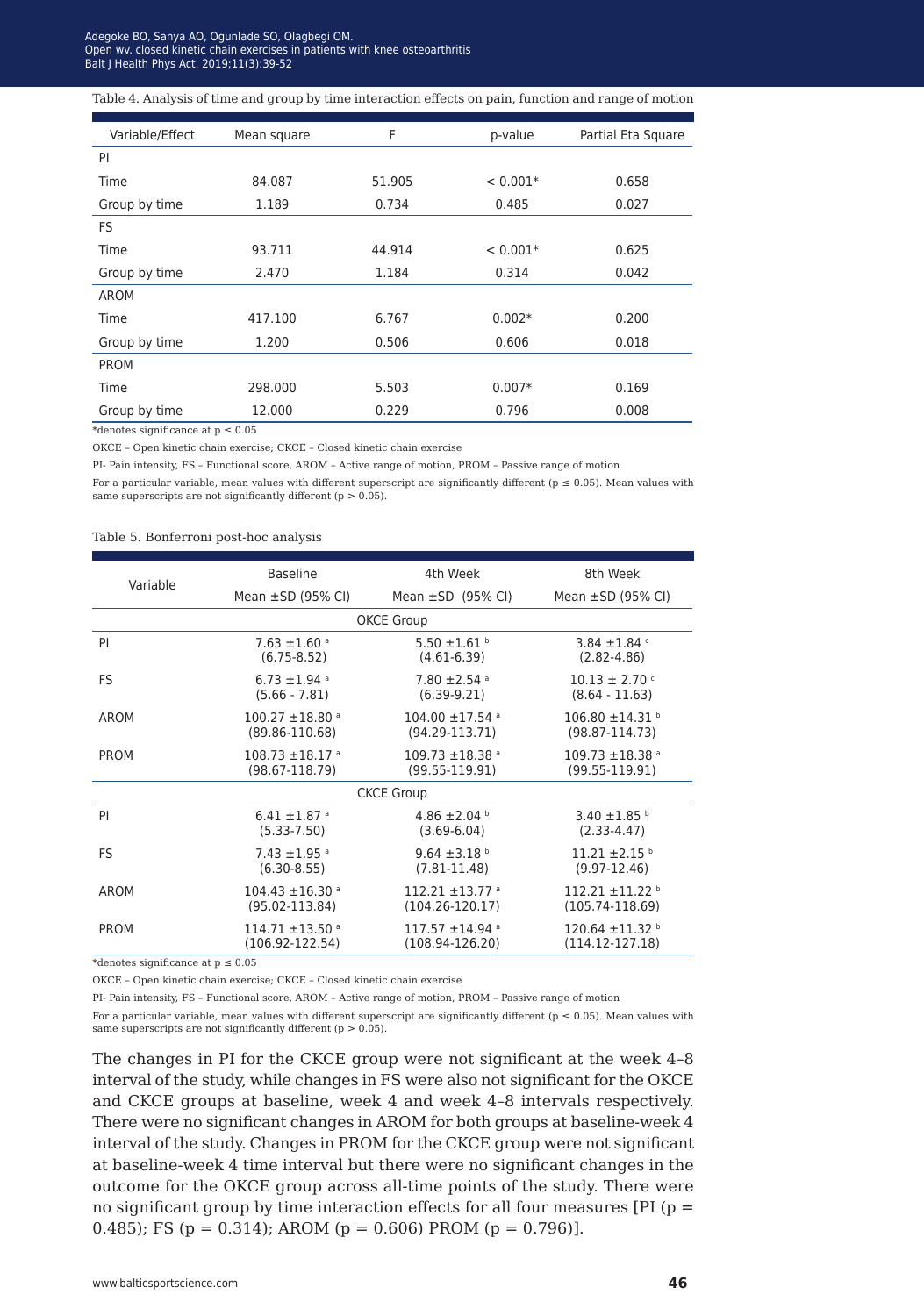Group by time interaction effects and the trends of PI, FS, AROM and PROM are illustrated in Figures 2–5.





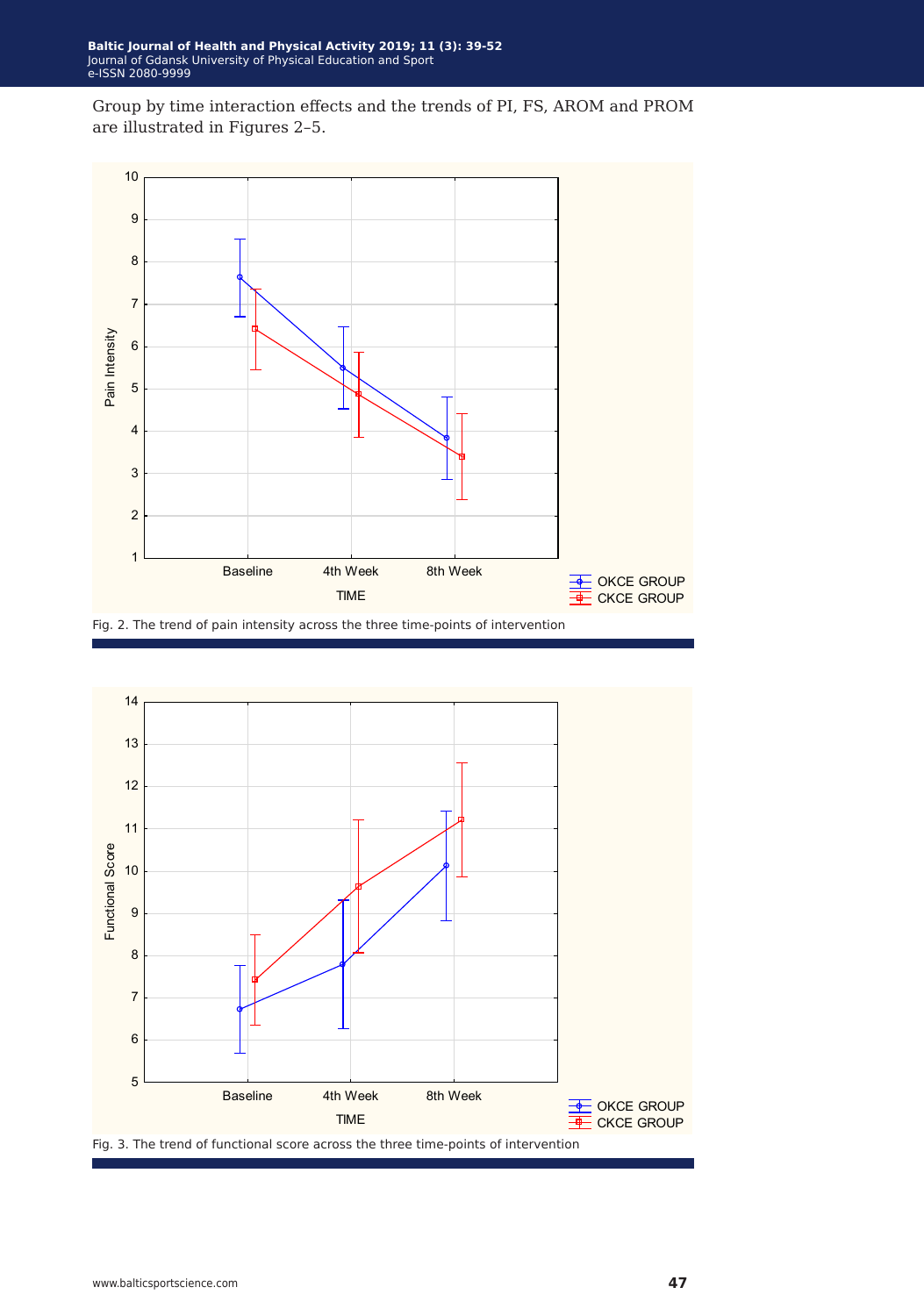Adegoke BO, Sanya AO, Ogunlade SO, Olagbegi OM.<br>Onen wy, closed kinetic chain exercises in natients with knee osteoarthritis. .<br>alt I Health Phys Act. 2019:11(3):39-52 Balt J Health Phys Act. 2019;11(3):39-52<br> Open wv. closed kinetic chain exercises in patients with knee osteoarthritis



Fig. 4. The trend of active range of knee flexion across the three time-points of intervention



### **discussion**

The major aim of this study was to compare the effects of OKCE and CKCE on pain, physical function and range of motion in patients with OA of the knee. The two groups were comparable regarding their clinical variables at the three time points of this study. This suggests that either OKCE or CKCE can be used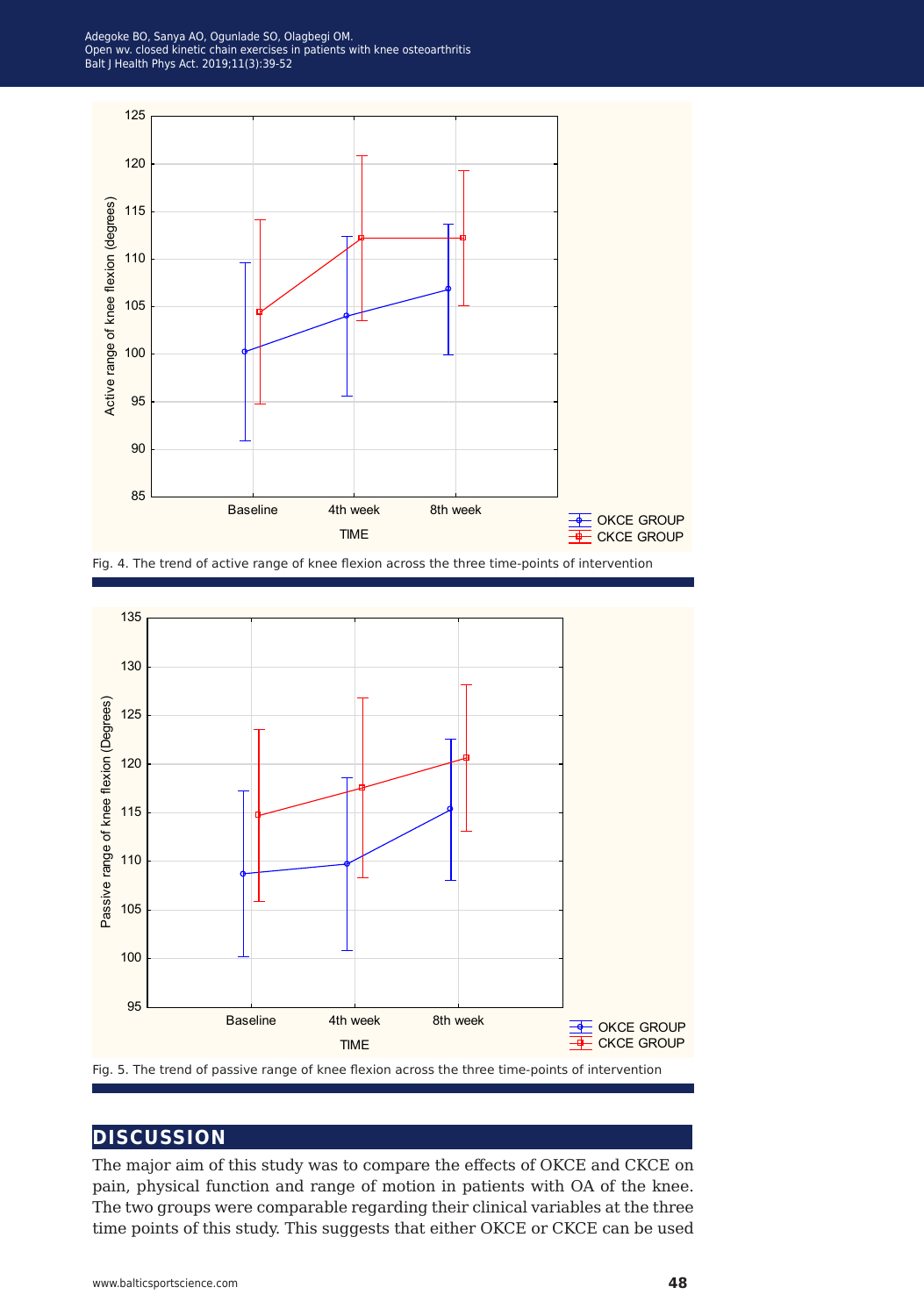to points of this study. This suggests that either OKCE or CKCE can be used to improve treatment outcomes for pain, function and range of motion in patients with knee OA. The observed finding may be explained in the light of the fact that OKCE and CKCE groups had very similar strength training progression with overload of 10RM every week for each participant. It can thus be inferred that the two modes of exercises produced similar quadriceps muscles strengthening effects on the four measures evaluated in this study. The findings are similar to the reports of Olagbegi et al. [25] who also employed similar training progression and did not find differences between OKCE and CKCE in terms of pain and function. Lim [26] and Jan et al. [23], who utilized mechanical gadgets for OKCE and CKCE training, also reported similar findings. According to reports of previous studies, it appears OKCE and CKCE are generally comparable in their effects on pain [23–26, 28, 30]; however, some authors [24, 26–30] have reported differences between the two modes of exercises in terms of functional improvement. Apart from the already highlighted limitations in terms of nonequivalence of exercise intensities [24, 27–29] and the use of single exercise type (mini-squats versus straight leg raising) [30], Daskapan et al. [30] also evaluated functional outcomes using different outcome measures (WOMAC, TUG, Kujala Scale and walking time downstairs).

OKCE have been traditionally preferred to CKCE in the management of knee OA because of the concerns about the possibility that CKCE induces wear and tear of the joint cartilage, which might accelerate disease progression [37]. However, Alghamdi et al. [37] proved that the use of OKCE alone in managing knee OA compromises the specificity and selectivity principles of training. The principles allude that optimal gains in a motor activity are made when the exercise employed in rehabilitation most closely resembles the activity [36, 38]. Improvements in daily function well complimented by exercise resembling the daily activity [37] and functional activities (such as walking) have been shown to have more CKCE components than OKCE [36]. Furthermore, it has been reported that exercise interventions for OA should involve considerations of joint stability, joint motion, joint effusion, synovial fluid level, position sense, balance, and conduct of daily activities [38–40]. While improvement in functional activity is very important, the specificity of such exercise must also be mainly geared toward strengthening, a situation in which OKCE is more applicable. Therefore, it is not surprising that researchers have advocated for the use of combined OKCE and CKCE for optimal benefits in the management of knee OA [25, 37].

The significant time effect of both exercise programmes on pain and functional score suggests either OKCE or CKCE can be used for pain reduction and improvement of function in this cohort of individuals. The finding is consistent with reports from previous studies regarding the specific effects of OKCE and CKCE [25, 26, 30] and general effects of muscle strengthening exercise regimens on pain in patients with knee OA [20, 41]. Reduction in pain and the consequent improvement in function following quadriceps strengthening exercise have been linked to increased stability of the knee joint which is enhanced by improvement in the quadriceps muscle strength [42, 43]. Evidence from literature has also shown that using exercise improving quadriceps strength may activate the painsuppressing β-endorphin system [44] and favorably influence the sensory input to the central nervous system and the gate control mechanism [45]. Simkin et al. [46] also submitted that quadriceps strengthening is associated with improved blood flow and cartilage nutrition.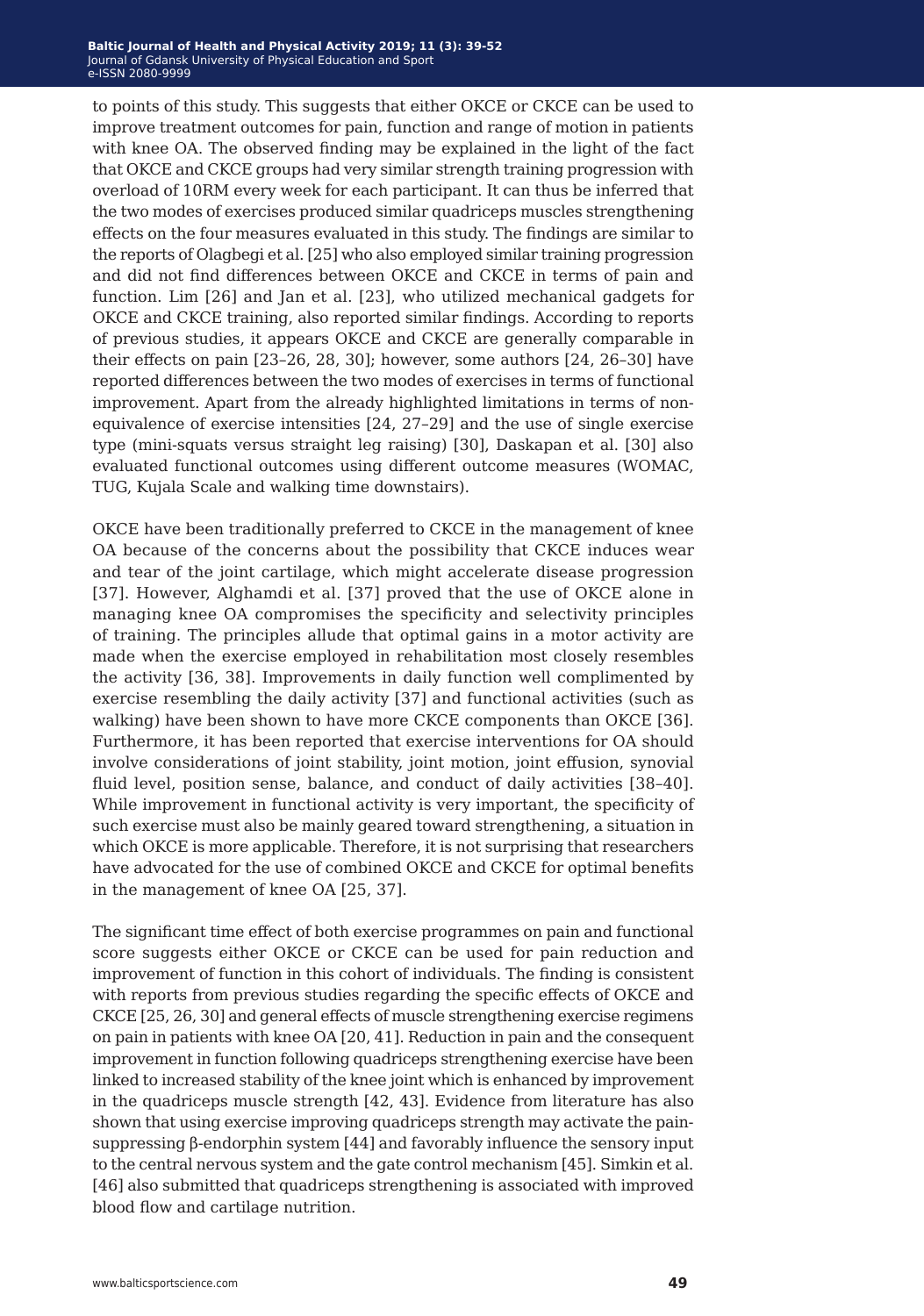The strength of the quadriceps muscle has been linked with both performance – based and self- reported physical function [47]. A significant inverse relationship between pain and physical function among patients with knee OA has also been reported in literature [48]. This suggests that reduction in pain among this category of individuals is accompanied by decreased disability. Olagbegi et al. [25] who also observed significant improvement in function for patients with knee OA treated separately with OKCE and CKCE attributed their findings to pain relief and joint stability occasioned by improved quadriceps muscle function.

Participants in the two groups also demonstrated significant improvements in active and passive range of knee flexion. It has been reported that muscle lengthening during eccentric dynamic resistance strength training enhances improvement of the joint range of motion [36,49]. The (OKCE) full-arc extension and (CKCE) mini-squats used for quadriceps strength training in this study involved both concentric and eccentric phases of quadriceps muscle contraction. It is plausible that the eccentric components of the two modes of exercises compared in this study probably accounted for the significant increases in both active and passive ranges of knee flexion observed in this study. Shakoor et al. [41] similarly observed that six weeks of combined isometric exercise and NSAIDs significantly improved range of knee flexion in patients with knee OA. Awotidebe et al. [50] also found significant improvement in the active knee range of motion for a group of patients with knee OA who had OKCE. The mean increase in range of motion reported by Awotidebe et al. and colleagues [50] was slightly higher than that obtained in the present study (8.6 versus 7.2 degressdegrees). Awotidebe et al. [50], however, employed stretching and range of motion exercises for warm-up which could have accounted for the difference in this measure from between both studies.

### **clinical implication of findings from the study**

The study's outcome indicated that OKCE and CKCE are both effective for reducing pain and improving functional ability and range of knee flexion in patients with knee OA, thereby suggesting that both exercise protocols can be employed in isolation for pain reduction and improvement of in function and range of motion in this category of patients.

### **limitations of the study**

The results of this study should be interpreted with caution because of the following limitations: the Ssample size of 29 appears small for power of 80% and it is plausible that the findings would have been different with a larger sample size. Secondly, the assessors were not blinded to participant's interventional group assignment, although the researchers did their best to minimize assessmentrelated bias by ensuring that a neutral research assistant recorded all data into the data spreadsheet. It is probable that such a bias might have introduced some confounding factors that may threaten the internal validity of this study. Further, the effects of 100mg Voltaren and Abitren used by the participants along with the intervention were not evaluated; information on participants' compliance with drug use could have been helpful in isolating the effects of the exercise intervention.

Lack of a control group with knee OA undergoing drug alone is another limitation of this study. This would have probably revealed the real treatment effects by eliminating possible placebo effects of the interventions.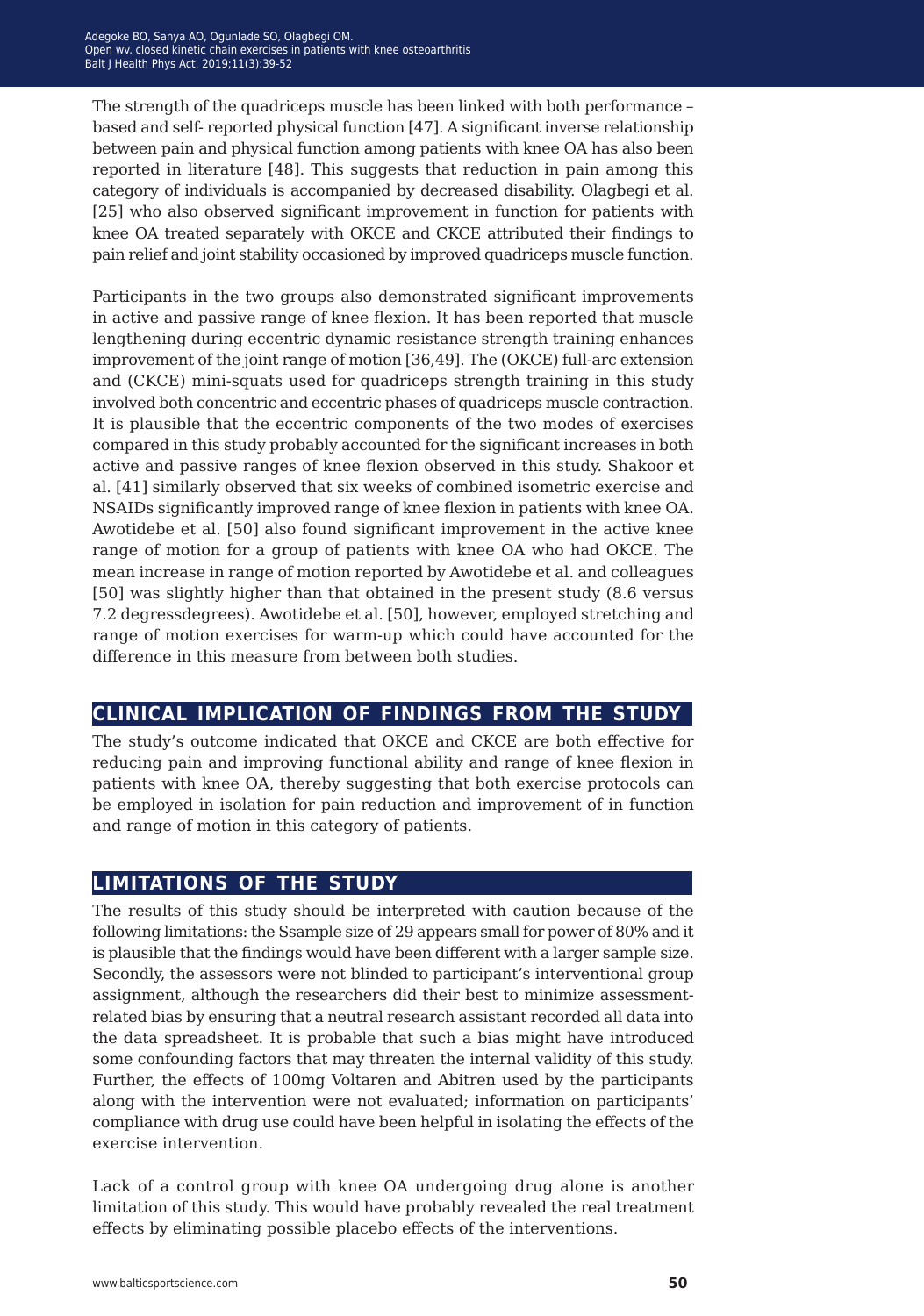### **conclusions**

The findings of this study have shown that OKCE and CKCE are both effective for improving treatment outcomes of pain, function and joint range of motion in patients with knee OA. Physiotherapists are encouraged by the findings from this study to use either open or closed kinetic chain exercises for pain relief and improvement of in function and knee flexion in patients with mild to moderate OA. Future studies should investigate and compare the effects of OKCE and CKCE on other clinical and psychosocial variables of knee OA and on OA of other joints of the body (e.g. hip) for wider use.

### **references**

- [1] Fransen M, McConnell S, Harmer AR, Van der Esch M, Simic M, Bennell KL. Exercise for osteoarthritis of the knee. Cochrane Database of Syst Rev 2015;1:CD004376. [https://doi.org/10.1002/14651858.](https://doi.org/10.1002/14651858.CD004376.pub3) [CD004376.pub3](https://doi.org/10.1002/14651858.CD004376.pub3)
- [2] Zhang Y, Jordan JM. Epidemiology of Osteoarthritis. Clin Geriatr Med. 2010;26.3:355–369. [https://](https://doi.org/10.1016/j.cger.2010.03.001) [doi.org/10.1016/j.cger.2010.03.001](https://doi.org/10.1016/j.cger.2010.03.001)
- [3] Arden N, Nevitt MC. Osteoarthritis epidemiology. Best Pract Res Clin Rheumatol. 2006;20(1):3-25. <https://doi.org/10.1016/j.berh.2005.09.007>
- [4] Kaufman KR, Hughes C, Morrey BF, Morrey M, An KN. Gait characteristics of patients with knee osteoarthritis. J Biomech. 2001;34:907–915. [https://doi.org/10.1016/S0021-9290\(01\)00036-7](https://doi.org/10.1016/S0021-9290(01)00036-7)
- [5] Nielen MM, van Sijl AM, Peters MJ, Verheij RA, Schellevis FG, Nurmohamed MT. Cardiovascular disease prevalence in patients with inflammatory arthritis, diabetes mellitus and osteoarthritis: A cross-sectional study in primary care. BMC Musculoskelet Disord. 2013;13:150. [https://doi.](https://doi.org/10.1186/1471-2474-13-150) [org/10.1186/1471-2474-13-150](https://doi.org/10.1186/1471-2474-13-150)
- [6] Hochberg MC. Mortality in osteoarthritis. Clin Exp Rheumatol. 2008; 26:S120–4.
- [7] Scott D. Clinical evidence handbook. Osteoarthritis of the hip. Am Fam Physician 2010;81(4):444e5.
- [8] National Institute for Health and Clinical Excellence 2014 Osteoarthritis: the care and management of osteoarthritis in adults.<http://publications.nice.org.uk/osteoarthritis-cg59> (accessed 16/06/15).
- [9] Corti MC, Rigon C. Epidemiology of osteoarthritis: prevalence, risk factors and functional impact. Aging Clin Exp Res. 2003; 15(5):359e63. <https://doi.org/10.1007/BF03327356>
- [10] Roddy E, Zhang W, Doherty M, et al. Evidence-based recommendations for the role of exercise in the management of osteoarthritis of the hip or knee e the MOVE consensus. Rheumatology. 2005;44:67e73. <https://doi.org/10.1093/rheumatology/keh399>
- [11] Barron MC, Bernard RR. Managing osteoarthritis knee pain. J Am Osteopath Assoc. 2007;107:21e7
- [12] Diracoglu D, Baskent A, Celik A, Issever H, Aydin R. Long-term effects of kinesthesia/balance and strengthening exercises on patients with knee osteoarthritis. A one-year follow-up study. J Back Musculoskelet Rehabil. 2008; 21:253-62.<https://doi.org/10.3233/BMR-2008-21406>
- [13] Symmons D, Mathers C, Pfleger B. Global burden of osteoarthritis in the year 2000. Geneva: World Health Organization. [www.who.int/healthinfo/statistics/bod\\_osteoarthritis.pdf](www.who.int/healthinfo/statistics/bod_osteoarthritis.pdf)
- [14] Ayanniyi O, Egwu R.F, Adeniyi A.F. Physiotherapy management of knee osteoarthritis in Nigeria. dA survey of self-reported treatment preferences Hong Kong Physiother J. 2017;36:1e9. [https://doi.](https://doi.org/10.1016/j.hkpj.2016.07.002) [org/10.1016/j.hkpj.2016.07.002](https://doi.org/10.1016/j.hkpj.2016.07.002)
- [15] O'Reilly SC, Jones A, Muir KR, Doherty M. Quadriceps weakness in knee osteoarthritis: the effect on pain and disability. Ann of Rheum Dis. 1998;57:588-94. <https://doi.org/10.1136/ard.57.10.588>
- [16] Gür H, Cakin N, Akova B, Okay E, Küçükoğlu S. Concentric versus combined concentric-eccentric isokinetic training: effects on functional capacity and symptoms in patients with osteoarthrosis of the knee. Arch Phys Med Rehabil. 2002;83:308-16.<https://doi.org/10.1053/apmr.2002.30620>
- [17] Guccione AA, Felson DT, Anderson JJ, et al. The effects of specific medical conditions on the functional limitations of elders in the Framingham Study. Am JPublic Health 1994;84:351-8. [https://doi.](https://doi.org/10.2105/AJPH.84.3.351) [org/10.2105/AJPH.84.3.351](https://doi.org/10.2105/AJPH.84.3.351)
- [18] Maly MR, Costigan PA, Olney SJ. Contribution of psychosocial and mechanical variables to physical performance measures in knee osteoarthritis. PhysTher. 2005;85:1318-28.
- [19] Hurley MV, Scott DL, Rees J, Newham DJ. Sensorimotor changes and functional performance in patients with knee osteoarthritis. Ann of Rheum Dis. 1997;56:64-8. <https://doi.org/10.1136/ard.56.11.641>
- [20] [Lange AK, Vanwanseele B, Singh, M.A.F. Strength training for treatment of osteoarthritis of the knee:](https://doi.org/10.1136/ard.56.11.641)  [A systematic review. Arthritis Rheum. 2008;59\(10\):1488–1494. https://doi.org/10.1002/art.24118](https://doi.org/10.1136/ard.56.11.641)
- [21] [Fransen M, McConnell S. Land-based exercise for osteoarthritis of the knee: A meta-analysis of](https://doi.org/10.1136/ard.56.11.641)  [randomized controlled trials. J Rheumatol.2009;36:1109-1117. https://doi.org/10.3899/jrheum.090058](https://doi.org/10.1136/ard.56.11.641)
- [22] [Mc Ginty G, Irrgang JJ, Pezzullo D. Biomechanical considerations for rehabilitation of the knee. Clin](https://doi.org/10.1136/ard.56.11.641)  [Biomech. 2000;15:160-166. https://doi.org/10.1016/S0268-0033\(99\)00061-3](https://doi.org/10.1136/ard.56.11.641)
- [23] [Jan M, Lin C, Lin Y, Lin J, Lin D. Effects of weight-bearing versus nonweight-bearing exercise on](https://doi.org/10.1136/ard.56.11.641)  [function, walking speed, and position sense in participants with knee osteoarthritis: A randomized](https://doi.org/10.1136/ard.56.11.641)  [controlled trial. Arch Phys Med Rehabil. 2009;90:897-904. https://doi.org/10.1016/j.apmr.2008.11.018](https://doi.org/10.1136/ard.56.11.641)